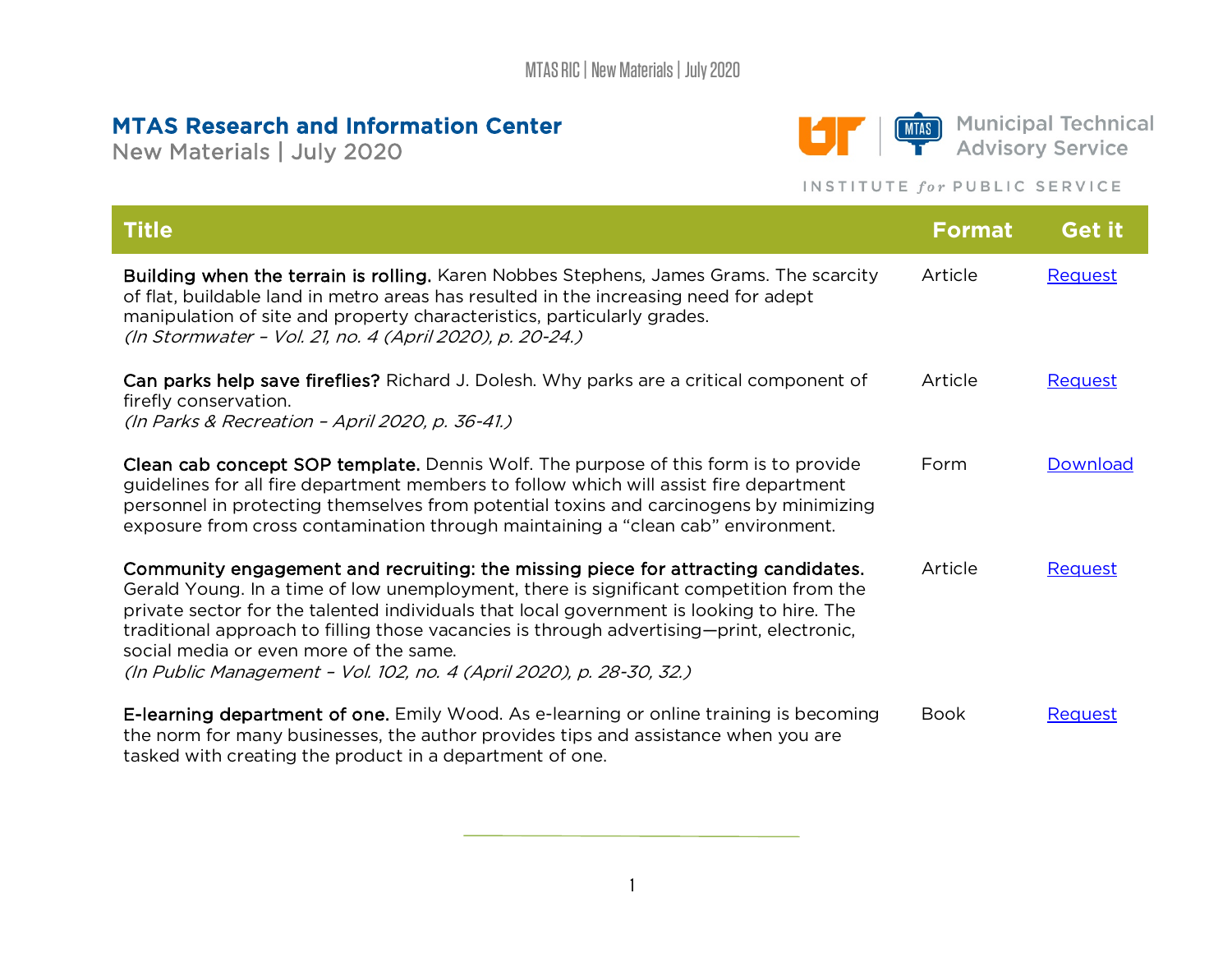| EPA's proposed revisions to the lead and copper rule: a challenge for water utilities &<br>state primacy agencies. Greg C. Heitzman. Lead exposure is a well-recognized public<br>health concern. Historically, lead has been used in a variety of manufacturing processes,<br>from lead pipes to gasoline. Several states have adopted or proposed more stringent<br>regulations on lead in drinking water (Michigan, Ohio) and the United States Environmental<br>Protection Agency (EPA) is proposing a major overhaul of the 1991 Lead and Copper Rule.<br>(In Straight from the Tap. - Winter/Spring 2020, p. 19-22.) | Article     | Request        |
|----------------------------------------------------------------------------------------------------------------------------------------------------------------------------------------------------------------------------------------------------------------------------------------------------------------------------------------------------------------------------------------------------------------------------------------------------------------------------------------------------------------------------------------------------------------------------------------------------------------------------|-------------|----------------|
| Forward thinking: rural communities find a playbook for growth. For nearly five<br>decades, the Lawrence County, Tenn., economy prospered thanks to construction and<br>expansion of a plant operated by Murray, the manufacturer of bicycles and mowers, that<br>employed 4,500 people at its peak. Since the Great Recession, Lawrence County has<br>partnered with Lawrenceburg Utility System and TVA to encourage growth in the area.<br>(In TVPPA - Spring 2020, p. 22-23.)                                                                                                                                          | Article     | Request        |
| Give compost a chance. Rachel Sim. Compost offers a multitude of benefits for<br>stormwater management and erosion control.<br>(In Stormwater. - Vol. 21, no 4 (April 2020), p. 12-16.)                                                                                                                                                                                                                                                                                                                                                                                                                                    | Article     | Request        |
| Governmental accounting, auditing, and financial reporting. Edited by Michele Mark and<br>Todd Buikema. This edition incorporates guidance through GASB statement no. 91 and<br>GASB's Comprehensive Implementation Guide updates through June 30, 2019.                                                                                                                                                                                                                                                                                                                                                                   | <b>Book</b> | <b>Request</b> |
| How do you decide how to decide: approach decisions as strategic opportunities. Matt<br>Confer. Head to your favorite search engine and type in "how to make good decisions" and<br>you will generate more than 300 million results. You will soon uncover that you can learn<br>how to decide based on science, with ethics, backed with research, or by using almost any<br>approach you can imagine.<br>(In TD - Vol. 74, no. 4 (April 2020), p. 30-33.)                                                                                                                                                                | Article     | Request        |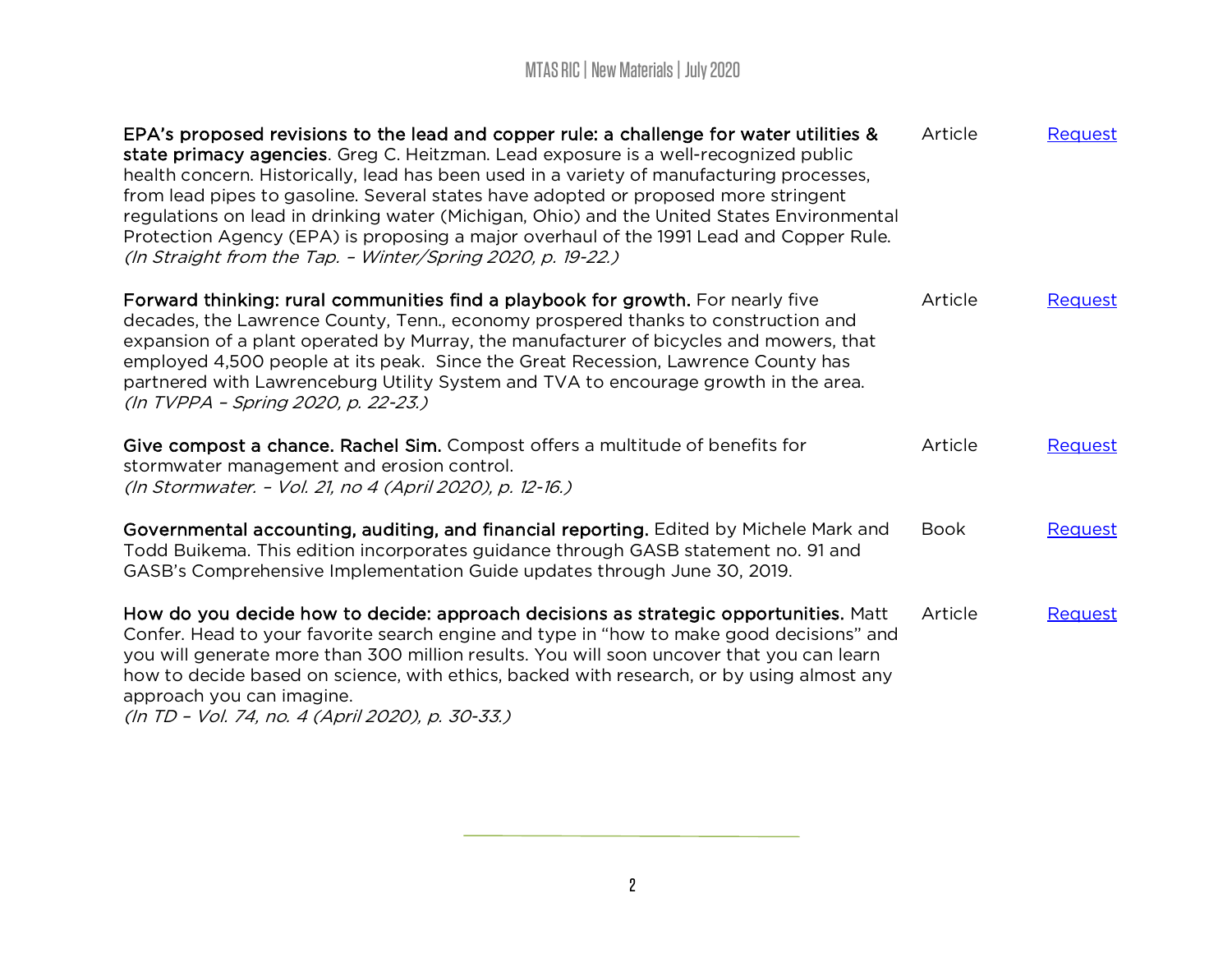| How much impact do parks have on property values. John L. Crompton. The Board of<br>Commissioners of Central Park in their reports from 1856 to 1873 were the first to attempt<br>to answer the question of how much impact parks have on property values. Subsequently,<br>many other studies have emerged, but when viewed through today's lens, their results<br>were naïve and unconvincing because the research tools available to them were relatively<br>primitive. | Article | Request  |
|----------------------------------------------------------------------------------------------------------------------------------------------------------------------------------------------------------------------------------------------------------------------------------------------------------------------------------------------------------------------------------------------------------------------------------------------------------------------------|---------|----------|
| (In Parks & Recreation - (April 2020), p. 22-23.)                                                                                                                                                                                                                                                                                                                                                                                                                          |         |          |
| How to select a new ILS/LSP vendor. Carol Morgan Collins and Eliza Fink. The University<br>of Tennessee's Joel A. Katz Law Library is featured in the article as the staff worked to find<br>a new integrated library system. The authors explain and document the process from start<br>to final decision.<br>(In Computers in Libraries - Vol. 38, no. 3 (April 2018), p. 4-9.)                                                                                          | Article | Request  |
|                                                                                                                                                                                                                                                                                                                                                                                                                                                                            |         |          |
| Letting the citizens help run the store. Katherine Barrett, Richard Greene. The annual<br>budget is typically the strongest statement of the local agency's priorities for the<br>community according to the Institute for Local Government.<br>(In Government Finance Review - Vol. 30, no. 2 (April 2020), p. 74-76.)                                                                                                                                                    | Article | Request  |
| Mayoral Compensation in Selected Small Cities with a Strong Mayor Form of<br>Government. Frances Adams-O'Brien. Nine Tennessee cities with a population of no more<br>than 2,000 citizens and with a strong mayor form of government responded to a request<br>for information regarding the mayor's compensation in their city.                                                                                                                                           | Survey  | Download |
| Municipal parking: discovering a catalyst for redevelopment. Leonard T. Bier. Parking is<br>an essential element of urban redevelopment and, when properly located, can act as a<br>catalyst for redevelopment.<br>(In New Jersey Municipalities - Vol. 95, no. 9 (December 2018), p. 22-25.)                                                                                                                                                                              | Article | Request  |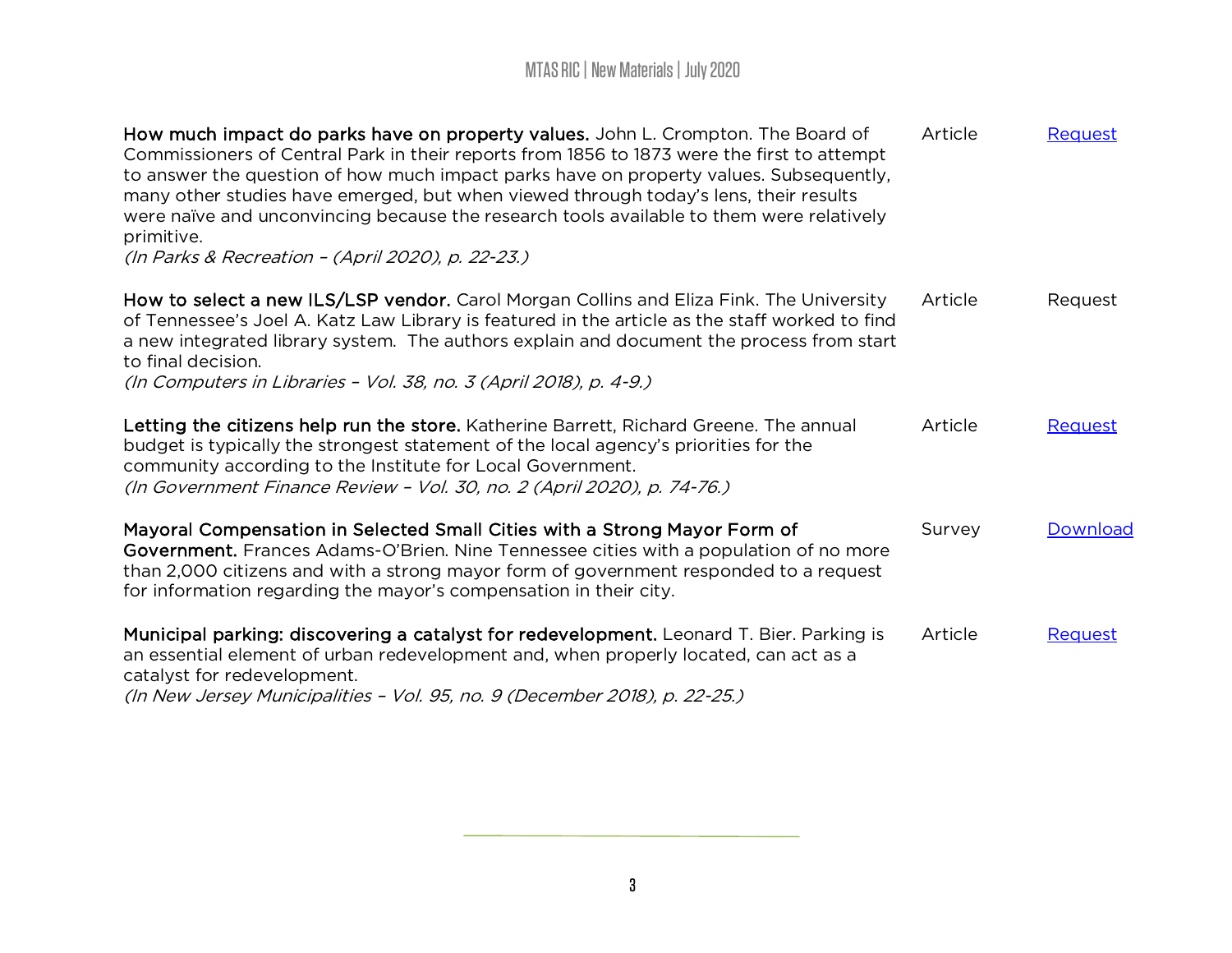| Municipality Conducting Drainage Issue Mitigation Work on Private Property. John<br>Chlarson. A city administrator contacted MTAS regarding the town doing drainage work<br>on private property. Public Works Consultant John Chlarson responded to the request,<br>explaining that the water issue is causing damage to the town's right of way. It was<br>recommended that the ditch be rechannelized and that channel and bank protection<br>should be installed.                                                              | General | Download |
|-----------------------------------------------------------------------------------------------------------------------------------------------------------------------------------------------------------------------------------------------------------------------------------------------------------------------------------------------------------------------------------------------------------------------------------------------------------------------------------------------------------------------------------|---------|----------|
| Personal safety for fire investigators. Florida Firefighters Safety and Health Collaborative.<br>A standard operating guideline for all fire investigators or those involved in the duties of<br>fire and explosion scene investigations.                                                                                                                                                                                                                                                                                         | General | Download |
| Pooling KPIs for new board talent. Michelle Carter. From staff to top pool executives to<br>longtime board members, a generation of pooling talent is moving on. In many instances,<br>novices are filling their shoes. New board members, especially, may never have been<br>exposed to pooling, risk management or financial statements before. Yet they've become<br>responsible for setting and monitoring the strategic and financial direction of pools.<br>(In Public Risk - Vol. 36, no. 2 (March/April 2020), p. 10-13.) | Article | Request  |
| Preventing emergency vehicle crashes through a safety-minded culture. Julie Frisbey.<br>According to a recent study from the University of Iowa's College of Public Health, police<br>officers are nearly twice as likely to be involved in a traffic accident when driving in<br>response to an emergency.<br>(In Public Risk - Vol. 36, no. 2 (March/April 2020), p. 15-17.)                                                                                                                                                    | Article | Request  |
| Research 3.0: utilizing open access resources and library subscription databases in<br>higher education for the fight against information literacy. Carly Lamphere. Reference<br>and instruction librarians are working with students on digital learning and trying to<br>encourage them to use sources other than Google to locate information needed to<br>complete assignments.<br>(In Online Searcher - Vol. 41, no. 3 (May/June 2017), p. 30-33.)                                                                           | Article | Request  |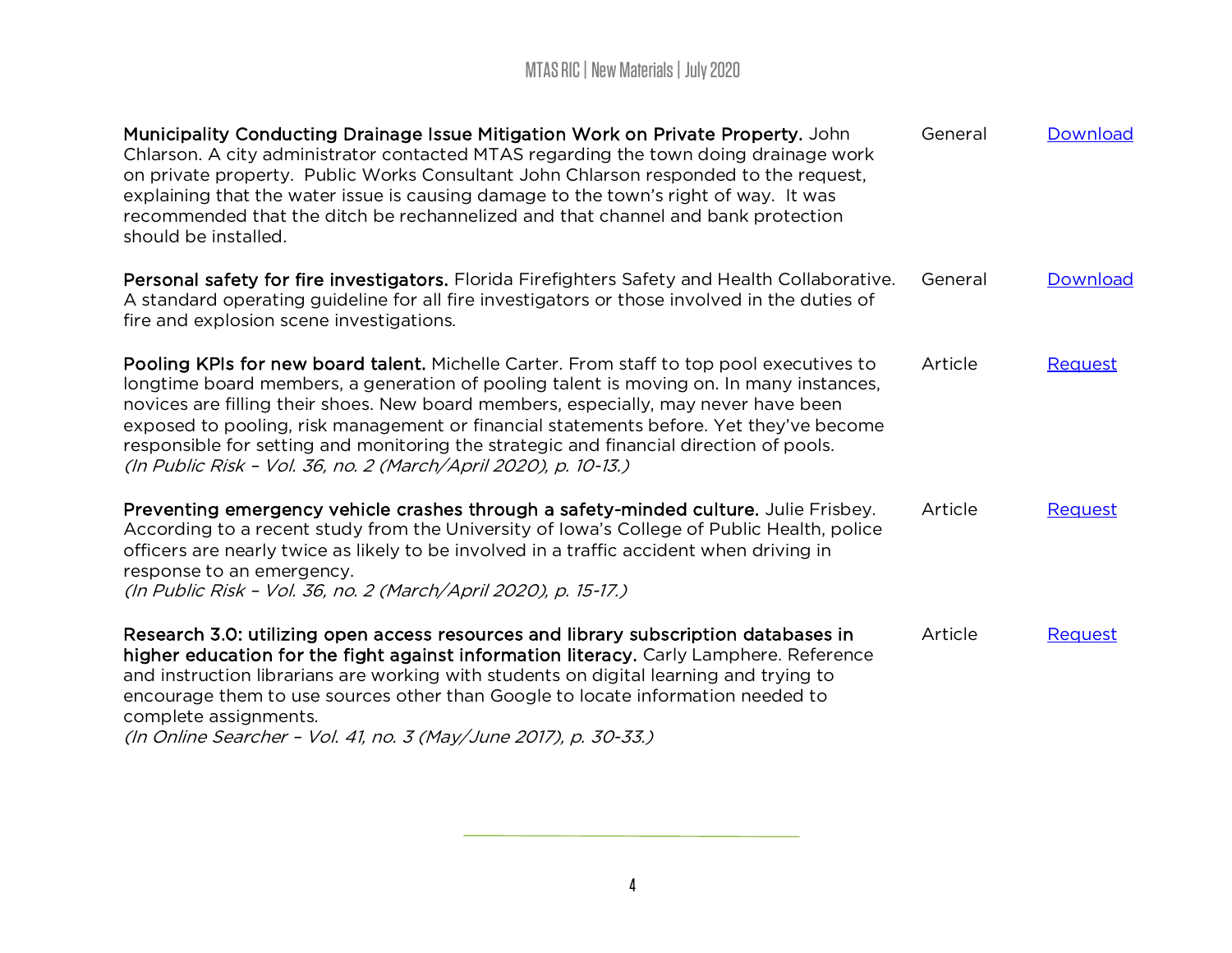| Resolution for adopting minimum training standards for firefighters. Steve Cross. MTAS<br>Fire Consultant Steve Cross authored this resolution that can be used by any Tennessee<br>city to adopt the minimum training standards for firefighters.                                                                                         | Resolution  | Download        |
|--------------------------------------------------------------------------------------------------------------------------------------------------------------------------------------------------------------------------------------------------------------------------------------------------------------------------------------------|-------------|-----------------|
| Sample Ordinance for Accepting a Newly Constructed Street. Stephanie O'Hara. A<br>sample ordinance that can be used by any Tennessee city when accepting a street.                                                                                                                                                                         | Ordinance   | Download        |
| Start Development and Impact Fees in Selected Tennessee Cities. Frances Adams-<br>O'Brien. Seven cities responded to a request for information regarding their development<br>and impact fees. The cities also provided the formula they use to determine the amount<br>that they charge.                                                  | Survey      | Download        |
| Story training: selecting and shaping stories that connect. Hadiya Nuriddin. This book<br>focuses on the elusive part of storytelling, finding stories lurking everywhere and telling<br>them.                                                                                                                                             | <b>Book</b> | Request         |
| Strategic Planning Retreat Report for the City of Harriman, Tennessee. Warren Nevad.<br>The board members for the City of Harriman, met in February 2019 to discuss and review<br>the MTAS guide for Councilmember Orientation, a previous strategic plan and capital<br>funding requests. The results of that retreat are reported here.  | Report      | Download        |
| Talking to strangers: what we should know about the people we don't know. Malcolm<br>Gladwell. The author aims to figure out the strategies people use to assess strangers - to<br>"analyze, critique them, figure out where they came from, figure out how to fix them" in<br>other words: to understand how to balance trust and safety. | <b>Book</b> | Request         |
| TCMA Member Forum Discussion on Fiscal Year 2021 Pay Increases. Frances Adams-<br>O'Brien. Twenty Tennessee cities responded to a survey regarding whether or not there<br>would be any pay increases for city employees in FY 2021.                                                                                                       | Survey      | <b>Download</b> |
| Tennessee Fire Department Personnel Survey. Frances Adams-O'Brien. Ten Tennessee<br>cities responded to a request for information regarding the staffing numbers in their fire<br>departments.                                                                                                                                             | Survey      | Download        |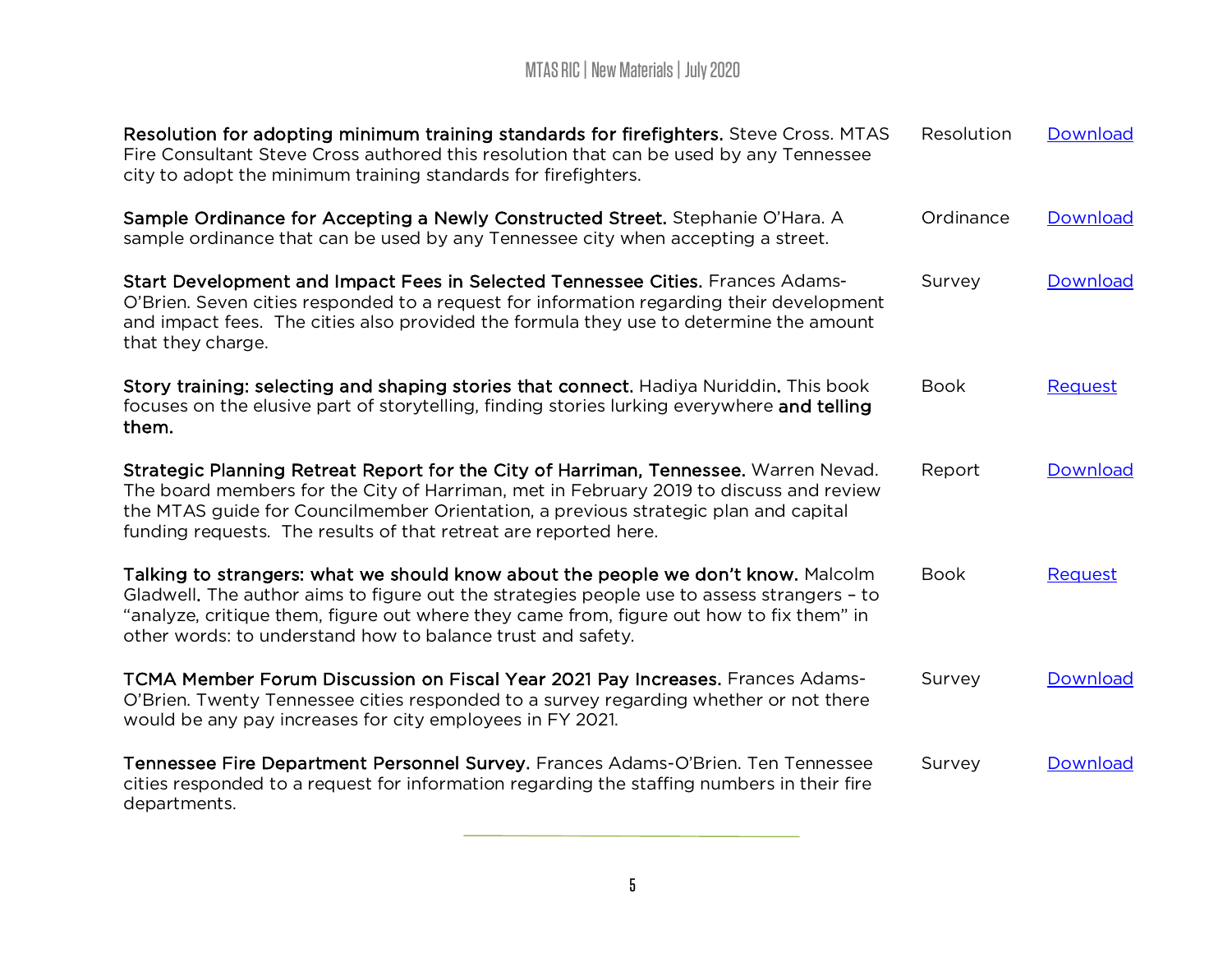| Term limits for Mayor and Council in selected cities in Tennessee and outside<br>Tennessee (updated 2019). Frances Adams-O'Brien. Fifteen cities across Tennessee and<br>the United States were surveyed to find out if there are term limits for their mayor and city<br>council members.                                                                                                                                                                                                                                                                                                                                                                                    | Survey             | Download |
|-------------------------------------------------------------------------------------------------------------------------------------------------------------------------------------------------------------------------------------------------------------------------------------------------------------------------------------------------------------------------------------------------------------------------------------------------------------------------------------------------------------------------------------------------------------------------------------------------------------------------------------------------------------------------------|--------------------|----------|
| The new normal: communities adjust to conducting business remotely while<br>maintaining citizen input. Patricia Vinchesi. With the emergence of COVID-19, the past<br>few weeks have witnessed a flurry of activity around the delivery of essential municipal<br>services.<br>(In Public Management - Vol. 102, no. 4 (April 2020), p. 6-7.)                                                                                                                                                                                                                                                                                                                                 | Article            | Request  |
| The water professional's guide to Covid-19. WEF Disinfection and Public Health<br>Committee's (DPHC) Waterborne Infectious Disease Outbreak Control (WIDOC) Working<br>Group. A new coronavirus was identified as the cause of an outbreak of respiratory illness,<br>referred to as COVID-19. It was first detected in Wuhan, China, on December 12, 2019.<br>Because this disease has spread worldwide, it is important that water sector professionals<br>keep informed on the attributions of this virus and any measures needed to protect both<br>workers and public health, in general.<br>(In Water Environment & Technology - Vol. 32, no. 4 (April 2020), p. 26-35) | Article            | Request  |
| Town of Mount Carmel Certified Municipal Finance Officer Job Description. Pat Hardy.<br>Job description for the position of Certified Municipal Finance Officer for the Town of<br>Mount Carmel.                                                                                                                                                                                                                                                                                                                                                                                                                                                                              | Job<br>Description | Download |
| Under the overpass. Chris Landt, Robert Morris. The I-4 Ultimate reconstruction project<br>through the heart of downtown Orlando has been one of the country's largest public<br>infrastructure projects since notice to proceed was issued in October 2014.<br>(In Stormwater - Vol 21, no. 4 (April 2020), p. 18-19.)                                                                                                                                                                                                                                                                                                                                                       | Article            | Request  |
| Virtual training basics. Cindy Huggett. The world of e-learning is constantly evolving.<br>With this guide, the author offers up ways to build your virtual training skills and fine tune<br>some things you've already learned.                                                                                                                                                                                                                                                                                                                                                                                                                                              | <b>Book</b>        | Request  |